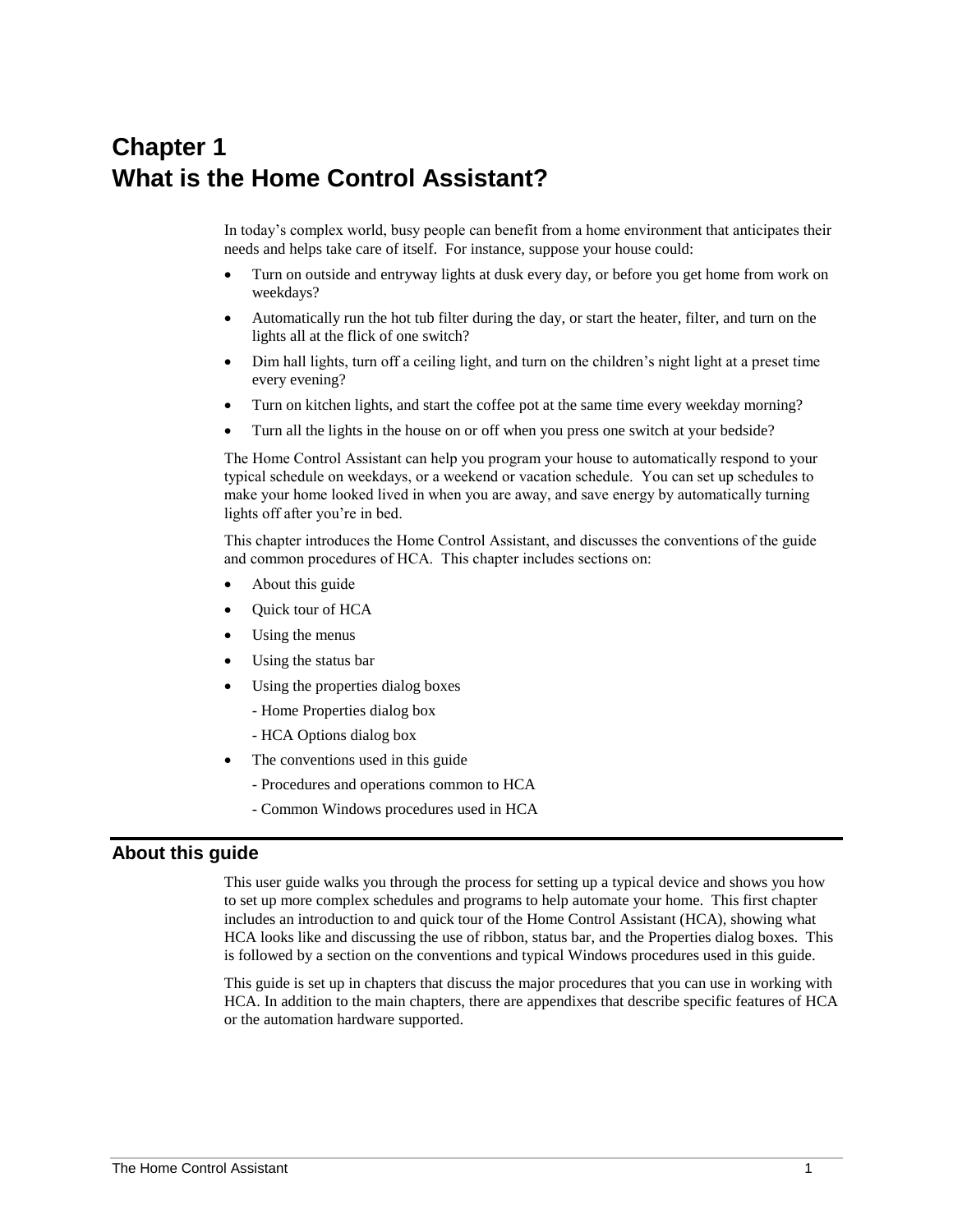# **Quick tour of HCA**

To start the Home Control Assistant once you have installed it:

- 1. From the Windows task bar, click the Start button.
- 2. Choose Programs.
- 3. Then click Home Control Assistant.



The Home Control Assistant window is split into two panes.

- The left pane, the design pane, shows the HCA design outline with items in the design organized into folders. Everything in the left pane has properties: simply right-click the element you want to access and choose Properties from the popup menu.
- The right pane, the display pane, is reserved for the displays in your design, and at different times also shows the Visual Scheduler, Visual Link Editor, and messages.

As with a typical Windows environment, you can re-size the panes by clicking the divider between the two panes, and moving it either left or right to achieve the relative sizes that you want. You can even close one side entirely to show just the other side.

Across the top of the Home Control Assistant you see the Ribbon which contains a number of categories – tabs – that control buttons to activate various features of HCA. Across the bottom of the display pane is a tab bar that shows a tab for displays in your design. Across the bottom of the whole window is a status bar.

# **Opening and Closing HCA**



When you first start HCA, its main window appears on the screen. Also in the notification area on the taskbar, a small HCA icon appears as shown to the left.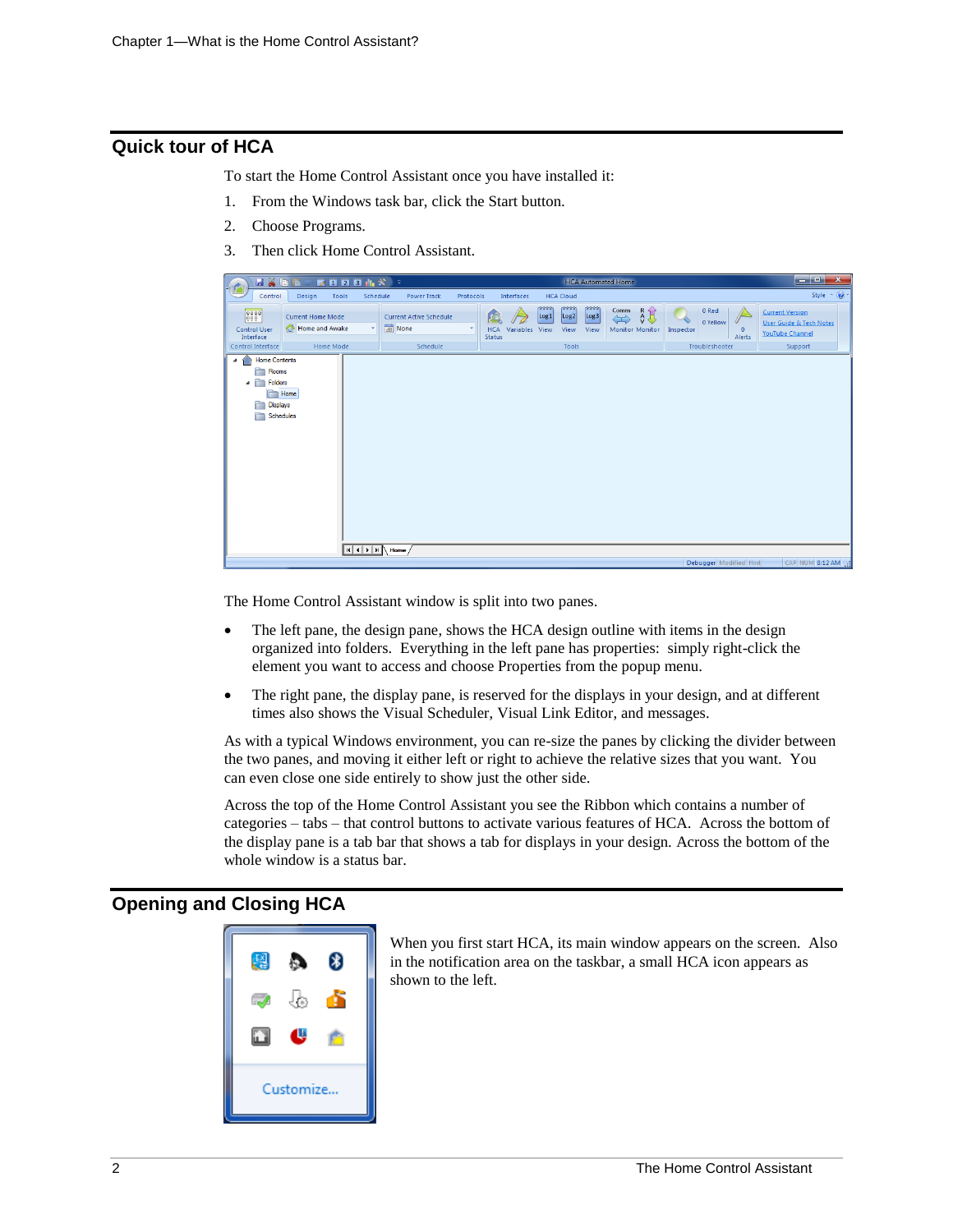Unlike other Windows programs you may be familiar with (word processors, spreadsheets, email programs), HCA must be running 24/7 on your computer in order to control your home. To make it easier to keep HCA running all the time, and to help prevent you from inadvertently terminating HCA, HCA works a bit differently than these other programs.

There are five operations that are important to understand:

#### **Maximize the HCA Window**

The HCA Window is maximized in the same manner as most Windows programs. Using the left mouse button, click on the maximize button on the upper right-hand corner of the HCA window. The HCA window expands to fill the whole display.

#### **Minimize the HCA Window**

The HCA Window is minimized in the same manner as most Windows programs. Using the left mouse button, click on the minimize button on the upper right-hand corner of the HCA window. HCA is removed from the display and appears in the Windows Task Bar as a button labeled with your home design name.

#### **Hide the HCA Window**

To hide HCA and have only the small icon in the system notification area, select *Exit* from the *File* menu. Unlike other programs this **does not** terminate HCA. This operation can also be done by clicking with the left mouse button on the close icon on the upper right-hand corner of the HCA window.

#### **Open the HCA Window**

To open the HCA window when HCA only appears as an icon in the system notification area, move the mouse over the icon and click the right mouse button. Select *Open* from the popup menu.

#### **Terminate HCA**

Open the application menu by clicking on the application "Bubble" and then select *Shutdown* from menu

## **Using the ribbon**

Across the top of the Home Control Assistant window is a ribbon menu There are eight categories – tabs - with various controls in each.



The **Control** category contains controls that show the current state of your design. For example, the current schedule and home mode and shown in dropdown controls. To change the mode of schedule all you need do is to change the selection in those dropdowns.

Also shown is the current inspector and alert report given in shorthand. The number of red and yellow problems identified, and the count of alerts reported by the alert manager.

The buttons in the Tools panel open viewers for the Logs, Variable inventory, and the communications monitor.

- HCA Status. Opens a dialog box that gives the current design path and name, current schedule, next scheduled event; a list of the programs running, and sunrise and sunset times.
- Variables. The Variable Inventory dialog box shows all the variables and their current values in your design. A Variable is used to represent various types of information including status, values, times, etc. which are used in HCA programs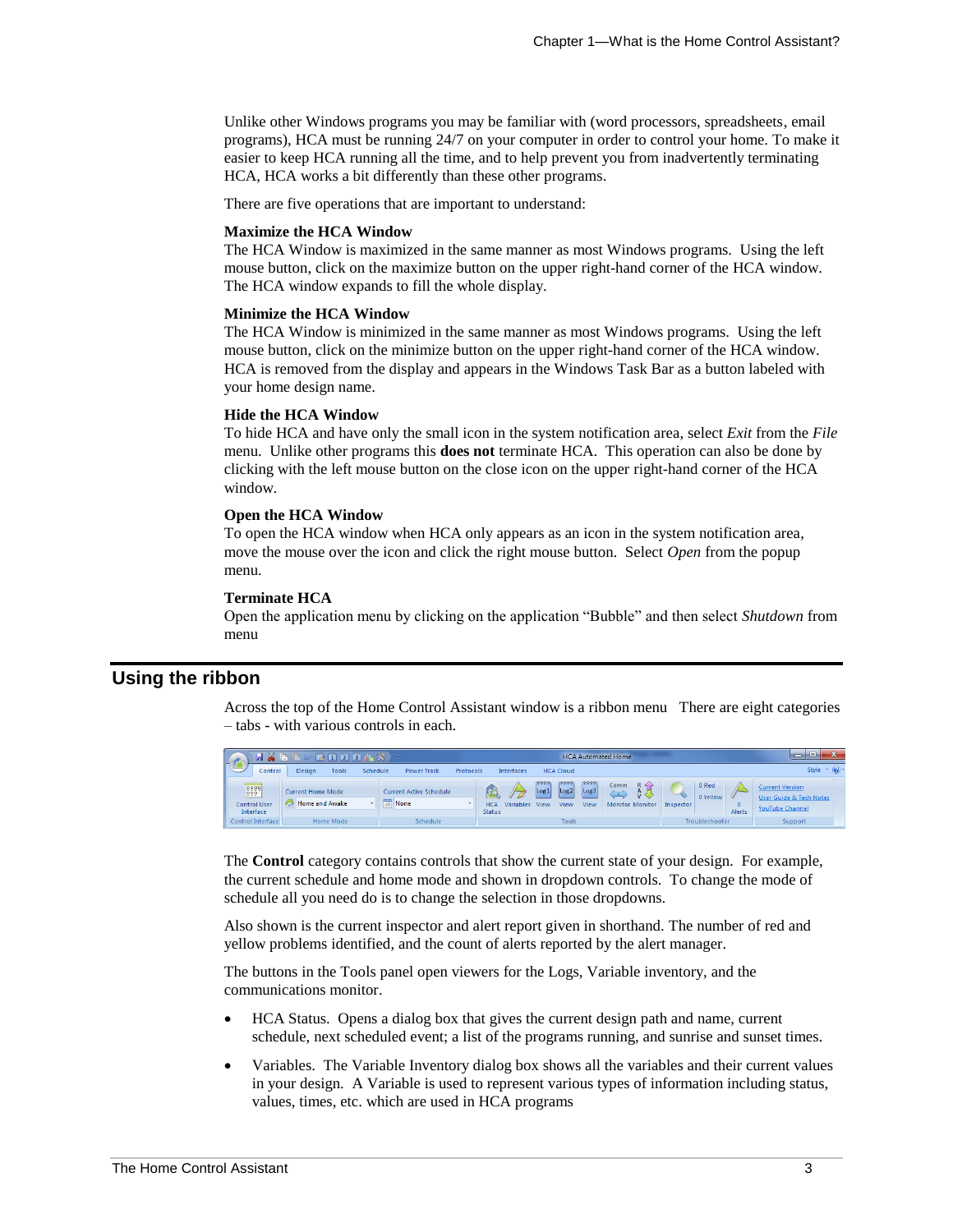- Log1m, Log2, Log3. Show a viewer for each log.
- Comm Monitor. A window that shows the lowest level communication between HCA and the attached automation interfaces

The **Design** category contains controls for modifying your design. For example, adding new programs, devices, groups, and schedules. Also, tools for accessing the properties of your design.

The **Tools** category contains tools for configuring the Control UI, Status export, etc. Also in this category are the tools for configuring various aspects of HCA like the Visual Programmer and debugger.

The **Schedule** category contains the controls necessary to work with the Visual Scheduler. This is described in the Visual Schedule chapter.

The **Power Track** category is to view both current power uses and to view historical power graphs that show power usage in your home over time.

The **Protocols** category contains tools customized for specific attributes of the various automation protocols supported by HCA. For example, special facilities for working with Insteon and UPB.

The **Interfaces** category contains tools for working with all supported automation interfaces and for weather data.



One nice feature of the Interfaces category is that the icons show you which interfaces have been configured, which are connected and working, and which are not.

In the above picture the Insteon PowerLinc and the UPB interface has been configured and are working – green check. If they were not working the green check would have been replaced by a exclamation point. The IR interfaces have not been configured - red bars.

# **The HINT System**

HCA contains a system that may make learning all the features of HCA a bit simpler. When you are working with the HCA User Interface if your actions could be done in a better way, or there is a feature you may not be aware of, HCA displays a hint. This can be done in one of two ways.

First, the hint can just appear on the screen in a popup window. Or, the Hint Indicator in the status bar can change to show that HCA has a hint. In this case you must wither click on it or press the F1 key to show the hint.

You can resize and move the hint window out of the way and leave it on the screen as you work. HCA updates it with whatever hint it has about what you are doing.

In the Help menu is an option to select your preference. If Auto Hint Display has a checkmark next to it, hints automatically appear. Without the checkbox the start bar method is used.

On each hint popup dialog is a checkbox that you can use to have HCA no longer show that hint. As you get more sophisticated you will have no need of some of the hints.

If you find yourself wanting to get the hints back that you turned off, select Enable All Hints from the Help menu.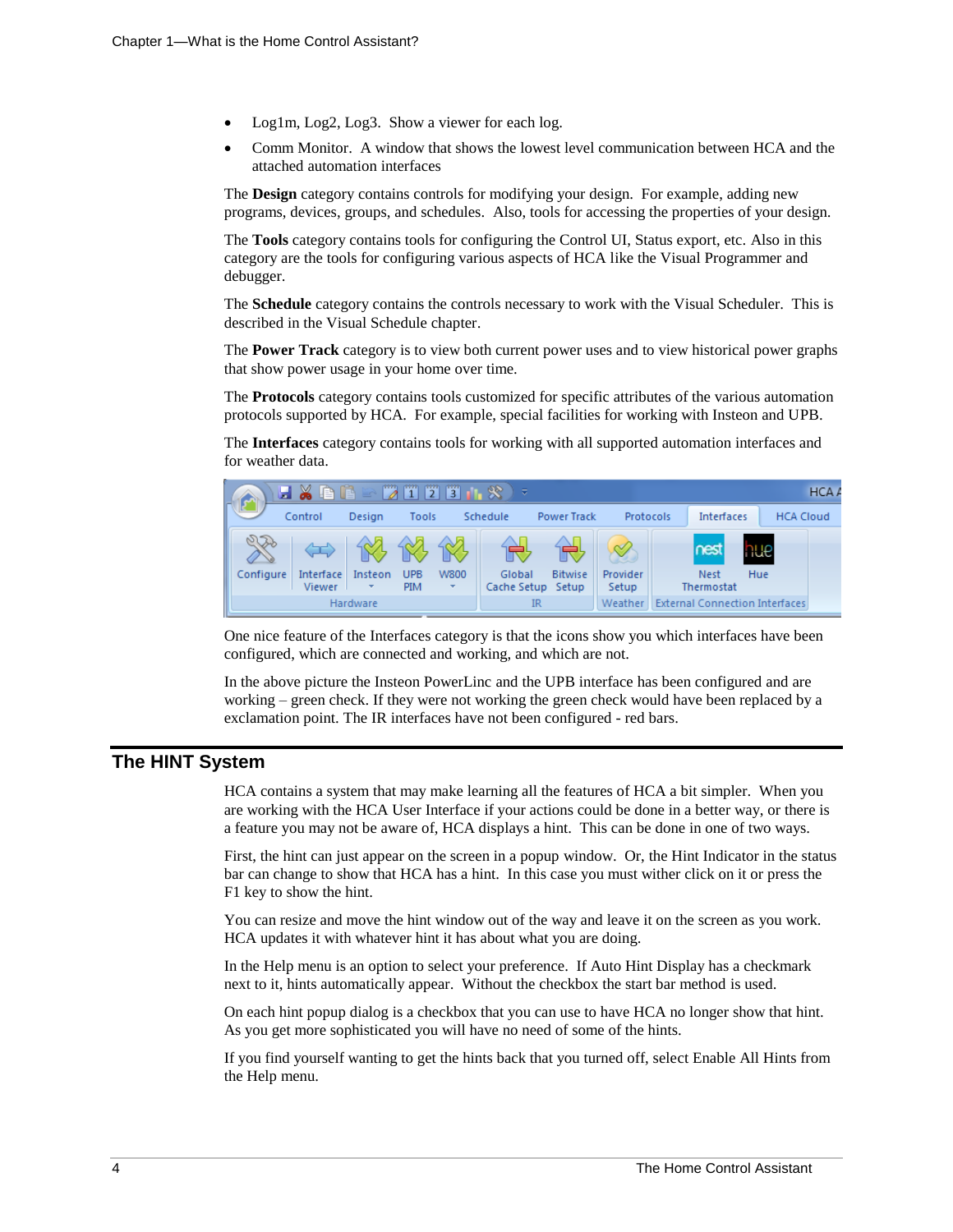# **Using the properties dialog boxes**

In HCA, nearly everything has properties. Most properties dialog boxes are available from a popup menu that you see when you right click an item in either pane of HCA.

- In the design pane of the HCA, right click an element word, and choose Properties from the popup menu. The properties dialog box for the item appears.
- In the display pane, right-click on the display background, or on an icon, or the visual scheduler background to display the popup menu with a properties dialog box for that item.

These properties dialog boxes generally have multiple tabs, and include items like the name, icon, restart choices, green settings, etc. There are usually other tabs with options specific to the object or the type of object.

# **Home Properties dialog box**

You can access your Home Properties dialog box by either right clicking Home Contents in the design pane, or by clicking the *Properties* button in the *Design* category.

|      | "My Home" Properties                                                                         |      |                                   |  | <b>STATISTICS</b> | <b>Hillman</b> | <b>The Contract</b> |        | $\mathbf{x}$ |
|------|----------------------------------------------------------------------------------------------|------|-----------------------------------|--|-------------------|----------------|---------------------|--------|--------------|
| Name | Location Light                                                                               | Dark | Security Customer Installer Notes |  |                   |                |                     |        |              |
|      | Please enter a name for your new home. The name you enter is shown in the HCA title bar. For |      |                                   |  |                   |                |                     |        |              |
|      | example you might use, Kim's Home, ACME Office, House on Mulberry Street.                    |      |                                   |  |                   |                |                     |        |              |
|      |                                                                                              |      |                                   |  |                   |                |                     |        |              |
|      | My Home                                                                                      |      |                                   |  |                   |                |                     |        |              |
|      |                                                                                              |      |                                   |  |                   |                |                     |        |              |
|      |                                                                                              |      |                                   |  |                   |                |                     |        |              |
|      |                                                                                              |      |                                   |  |                   |                |                     |        |              |
|      |                                                                                              |      |                                   |  |                   |                |                     |        |              |
|      |                                                                                              |      |                                   |  |                   |                |                     |        |              |
|      |                                                                                              |      |                                   |  |                   |                |                     |        |              |
|      |                                                                                              |      |                                   |  |                   |                |                     |        |              |
|      |                                                                                              |      |                                   |  |                   |                |                     |        |              |
|      |                                                                                              |      |                                   |  |                   |                |                     |        |              |
|      |                                                                                              |      |                                   |  |                   |                |                     |        |              |
|      |                                                                                              |      |                                   |  |                   |                |                     |        |              |
|      |                                                                                              |      |                                   |  |                   |                |                     |        |              |
|      |                                                                                              |      |                                   |  |                   |                |                     |        |              |
|      |                                                                                              |      |                                   |  |                   |                |                     |        |              |
|      |                                                                                              |      |                                   |  |                   |                |                     |        |              |
|      |                                                                                              |      |                                   |  |                   |                | OK                  | Cancel |              |

The home Properties dialog box shows the information specific to your home design that you entered when you first set up your HCA design. It provides tabs where you can modify or add settings later for these properties, including:

- Name of the design
- Location—city, state, longitude and latitude
- Light and Dark settings. How HCA determines if it is light or dark. There are many ways to do this.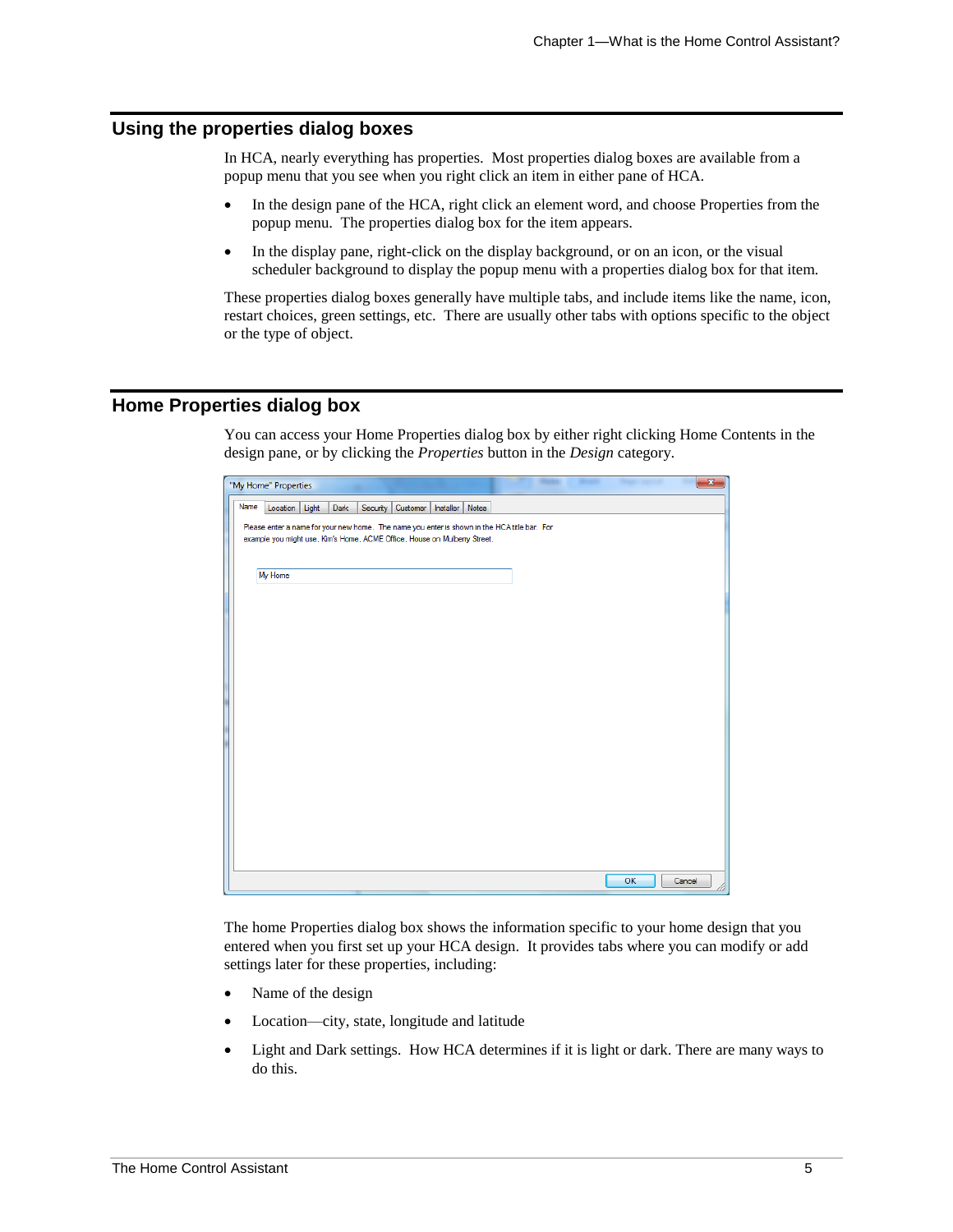- Security settings—passwords to modify the design, control programs and devices, and activate or deactivate HCA
- Identification info name, address, email,  $etc$  for both the home owner and installer
- Any notes about the design.

See the chapter on Home Properties for more information.

# **HCA Options dialog box**

You can access the Home Control Assistant Options dialog box by using the HCA Options button from the application menu.

| $\overline{\mathbf{x}}$<br><b>Home Control Assistant Options</b>                            |                                                                                     |  |  |  |  |  |
|---------------------------------------------------------------------------------------------|-------------------------------------------------------------------------------------|--|--|--|--|--|
| Startup<br>Color and Theme<br><b>Client Server</b><br>Control Interface<br>Design Pane      | Display Pane<br>Hardware<br><b>Visual Programmer</b><br>Advanced<br>Extra<br>Legacy |  |  |  |  |  |
| When HCA started                                                                            | Control Interface                                                                   |  |  |  |  |  |
| © Configure for standalone                                                                  | Show the Control Interface at startup                                               |  |  |  |  |  |
| Reload last design file on startup                                                          | Start with the Control Interface maximized                                          |  |  |  |  |  |
| Store HCA as an icon in the system notification area                                        | Lock                                                                                |  |  |  |  |  |
| Start for client-server                                                                     | Start with the Control Interface unlocked                                           |  |  |  |  |  |
| Connect to the HCA Server at startup                                                        | Start with the control interface fully locked                                       |  |  |  |  |  |
| To Check for the current version of HCA when started                                        | Start with the control interface size/position locked                               |  |  |  |  |  |
| Restart                                                                                     |                                                                                     |  |  |  |  |  |
| Restore home state when restarting after a power failure shutdown                           |                                                                                     |  |  |  |  |  |
| Restore home state when restarting after a normal shutdown                                  |                                                                                     |  |  |  |  |  |
| This computer is connected to an Uninterruptible Power Supply (UPS)                         |                                                                                     |  |  |  |  |  |
| Write restoration state file only when necessary. HCA still detects power outages but may   |                                                                                     |  |  |  |  |  |
| report outage time incorrectly. For energy star computers this helps keep disk powered off. |                                                                                     |  |  |  |  |  |
| ÷<br>Request status for any devices that supports it<br>60<br>seconds after startup         |                                                                                     |  |  |  |  |  |
|                                                                                             |                                                                                     |  |  |  |  |  |
| Auto Save                                                                                   |                                                                                     |  |  |  |  |  |
| $\frac{1}{x}$<br>Automatically save the home design every<br>15<br>minutes                  |                                                                                     |  |  |  |  |  |
|                                                                                             |                                                                                     |  |  |  |  |  |
|                                                                                             |                                                                                     |  |  |  |  |  |
|                                                                                             | OK<br>Cancel                                                                        |  |  |  |  |  |

The Home Control Assistant Properties dialog box is a very powerful tool where you can modify or add settings for the general properties for the HCA program. This is information about how to run HCA, including:

- Startup—design, size, power failure information, and auto save options
- Client Server Opens for the HCA Server
- Color and Theme—select the default color and theme used for display background in the development and control interface.
- Control Interface Options for the Control Interface
- Design Pane design pane and time format options.
- Display Pane —what you'll see in the display pane of HCA
- Hardware—Automation interfaces and how they are attached to your computer.
- Visual Programmer configure Visual Programmer options
- Advanced other options
- Legacy Selection for older legacy hardware and features.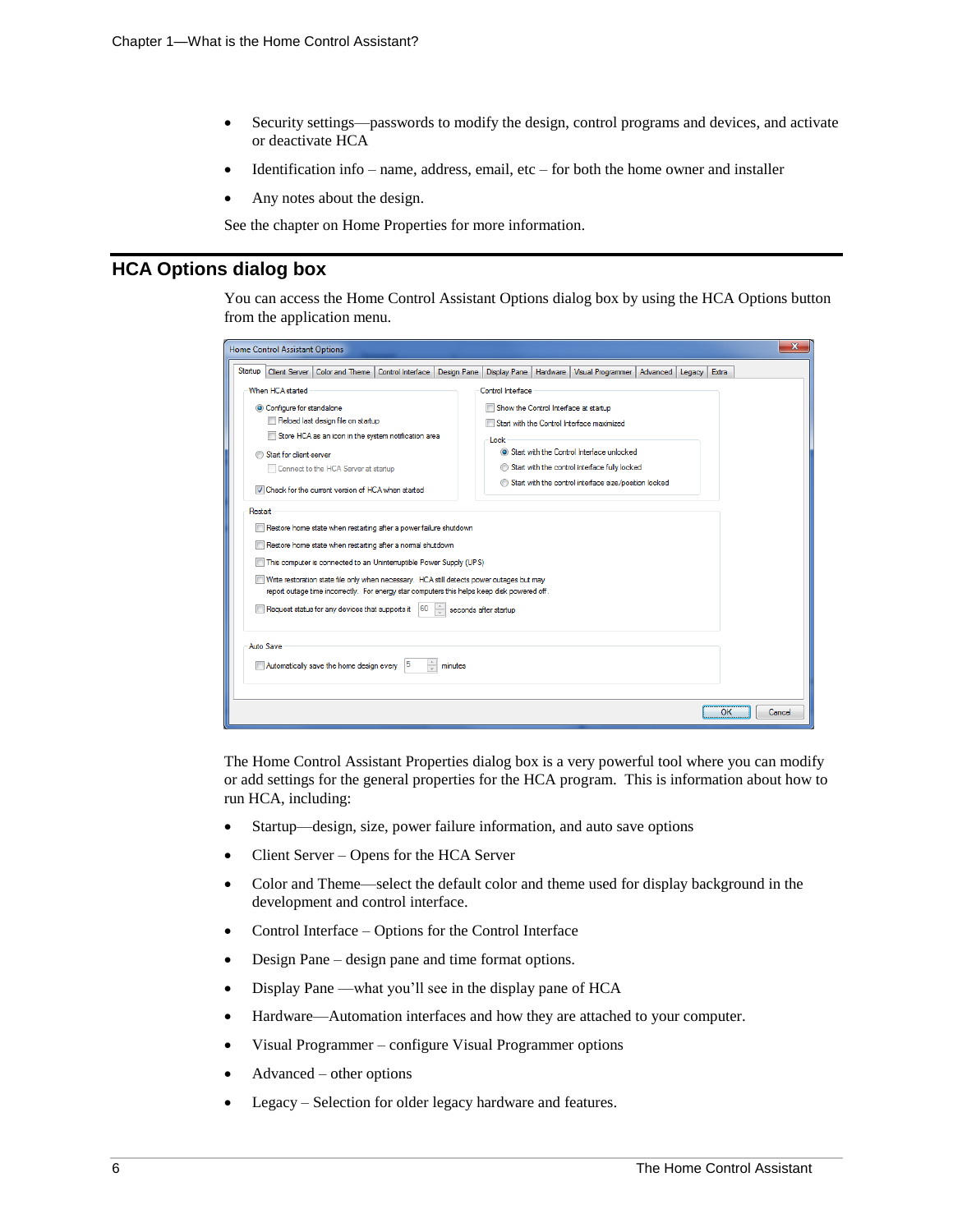• Extra – Extra feature codes that enable/ disable some special HCA features

Refer to the HCA Options chapter for more detailed information.

# **The Design Pane and the Display Pane**

As described above, the HCA main window is split into two parts. The display pane is described in the chapter on displays. The display pane is described here in the next section.

# **The Design Pane**

The left pane of the HCA Window, called the Design Pane contains a list of the elements of your design. There are a few items not shown and these will be described later.

Every object in your design can have a name and most objects require a name. These names appear in the design pane. Each object is also contained within a room or folder. You can have as many objects as you need and place them in as many rooms or folders as you need. The only limitation is that each item within the room or folder must have a unique name, and no room or folder can contain another room or folder.



What's the difference between a room and a folder? While rooms are a good way to organize your device, programs, and groups, there are special operations that allow you to treat all the devices in a "room" as a single set of devices. This is all explained in the chapter on rooms. Folders are much simpler and are just an organizational method.

**Hint**: Rather than say "folder or room" everywhere, the term *folder* is used and means either folder or room unless otherwise stated.

Why would you want to organize your design info folders? One reason may be to help group those things together that work in unison. For example, one room may have three devices, a group, and 6 programs. All of these work together as part of your automation solution so it makes sense to have them in one folder. And perhaps the folder name is the name of the room.

How do you organize things that don't fit into a simple room-by-room organization? That's up to you! One way would be to have a folder called Home that contains all those items that work with the house as a whole. Or have a folder for each floor that, in a similar way, contains things that handle that floor.

In this example, the design contains a number of Rooms. One room is for the Back Entry, another for the Bath, and so on.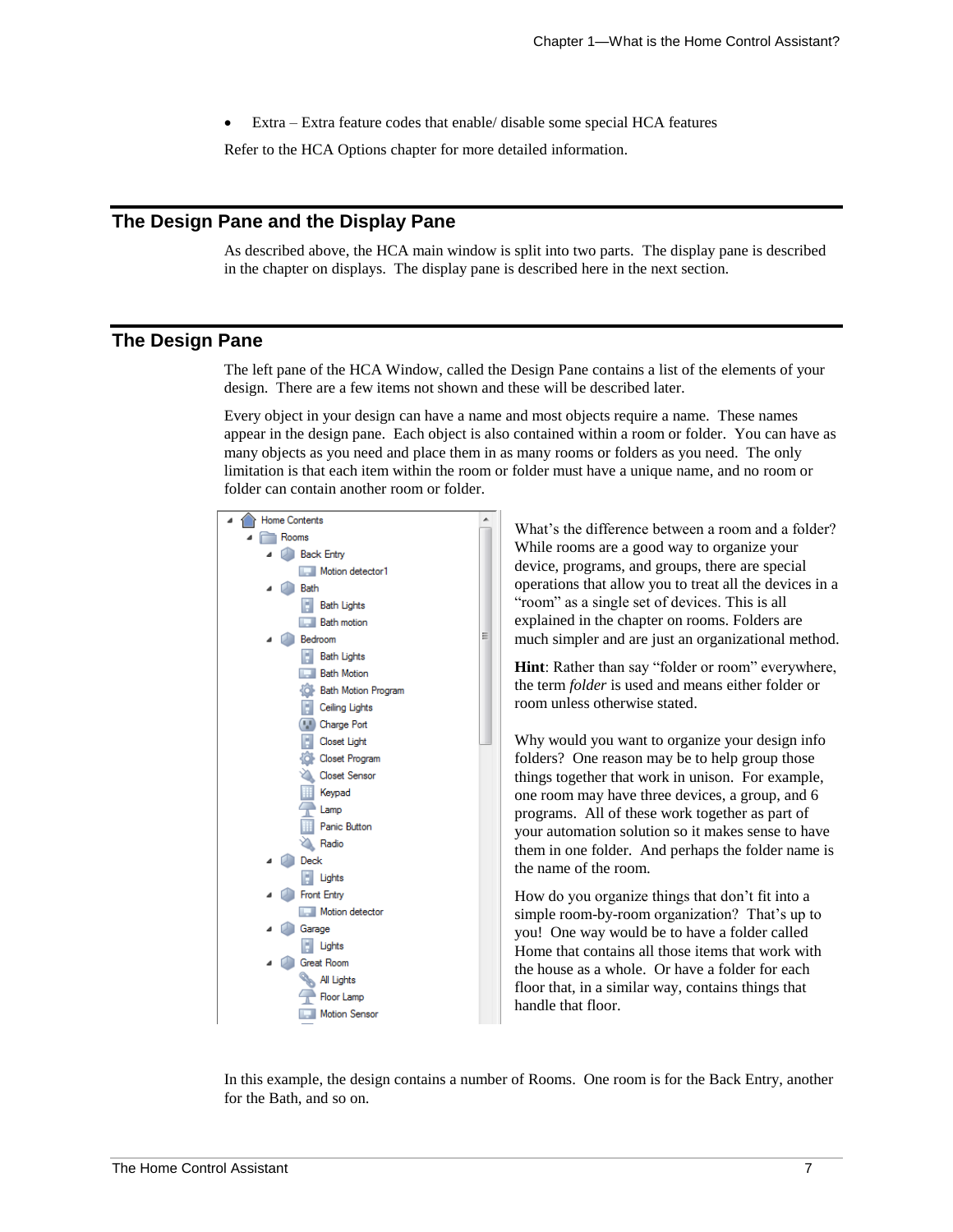When you open the properties for each object type, on the first tab is the place where you can select which folder or room the object is placed in.

## Design Pane

There are several options for sorting the individual folder/room contents and the sorting for the order of the folders displayed.

Right click on the folder/room name and the sort options are n the popup menu.

| <b>Home Contents</b> |                         |
|----------------------|-------------------------|
| Rooms                |                         |
| <b>Bank Fistor</b>   |                         |
|                      | On                      |
| В                    | Off                     |
|                      | Schedule                |
| В                    | Power Graph             |
|                      | <b>New</b><br>Þ         |
|                      | Paste into this room    |
|                      | Rename room             |
|                      | Delete room             |
|                      | Sort by name            |
|                      | Sort by primary address |
|                      | Sort by type            |
|                      | Properties              |
|                      | ranic Button            |
|                      | Radio                   |

#### Two-part names

In HCA everything has a name. It's always hard to come up with names for things in your design. It may seem that each room of your home has computer controllable lamps and ceiling lights. You could call them "Den Lamp" "Den Ceiling Lights", "Bedroom lamp", or come up with some other naming convention. But with the ability to assign objects to folders, HCA lets you call them the same name, as long as they are in different folders.

For example, assume you have two lamps. If you create two folders: one called *Den* and the other *Bedroom*, then you can create two devices and call each *Lamp*.

This can get confusing: which "lamp" is which? HCA always shows them as "Den – Lamp" and "Bedroom – lamp" whenever you must choose a device.

When names are managed in this way, HCA calls them *Two Part Names*.

With two-part names, where does the first part of the name come from? It comes from the name of the folder the object is stored in. Where does the second part of the name come from? It is the name you entered when you created the object. For example, when you used the "new device" wizard to add the device to your design you gave the new device a name.

Two parts names are enabled or disabled by selecting HCA – Properties from the menu and choosing the Design tab:

Keep these points in mind as you work with the design pane:

- Each object always is stored in a folder.
- The design pane can be organized to show objects within their folders or within their type.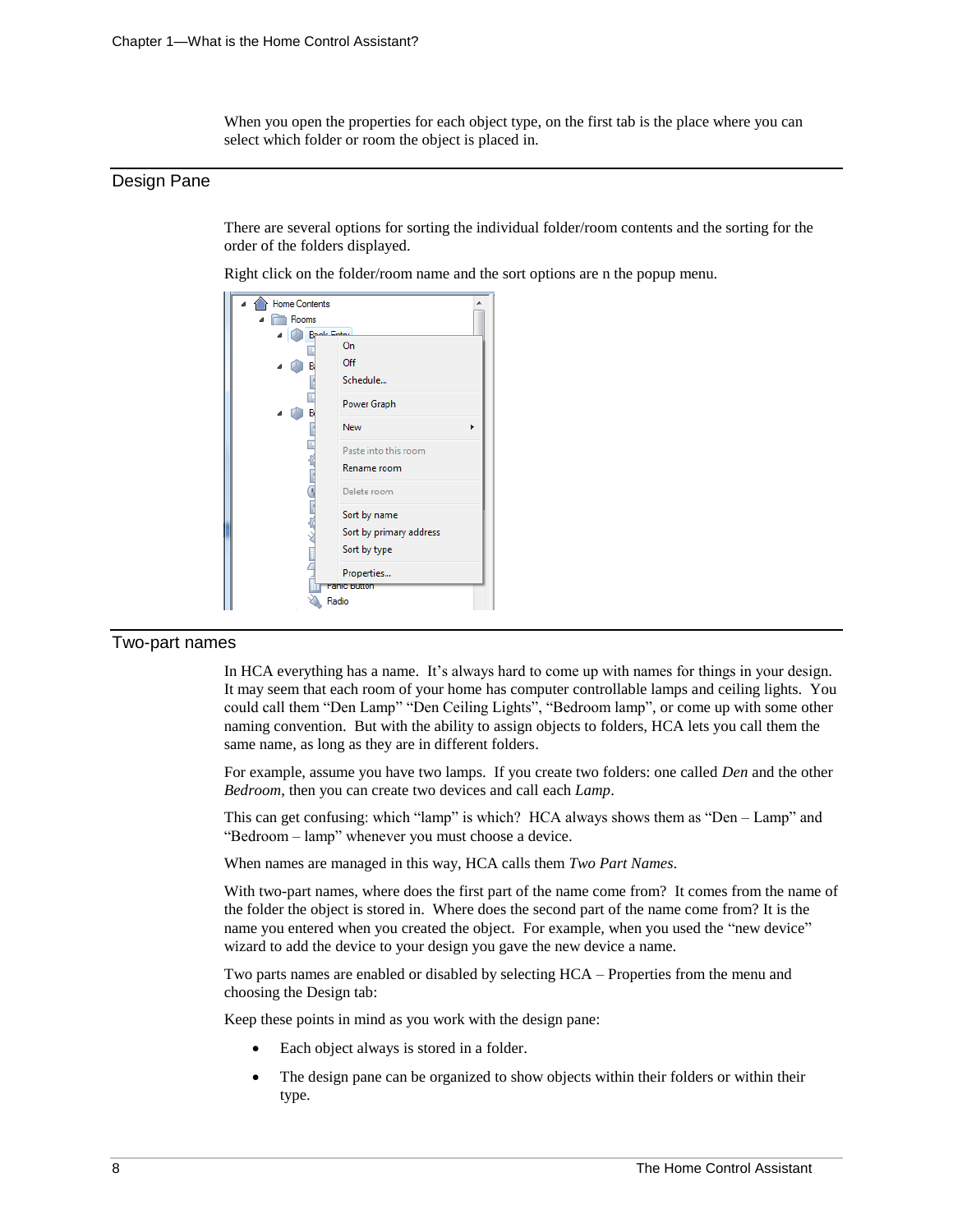• Names in HCA are *two part* where the name is the folder name and the object name taken together.

#### Working within the design pane

There are several things you can do in the design pane to help create an organization that is best for your use.

- 1. You can rename a device, program, group, or schedule. Right click on the name and select Rename from the popup menu. You can then enter the new name.
- 2. You can rename a folder. This is done in the same way as described above.
- 3. You can reorder the folders, by grabbing the folder, dragging it and dropping it on the folder you want it to appear *after*.
- 4. You can drag an object from one folder to another. This changes which folder it is stored in. Each object must be stored in some folder and can only be stored in a single folder. That is, one object can't appear in two different folders.
- 5. You can close or open a folder. To close the folder, click on the small icon next to it. All the objects in the folder disappear. To have them reappear just click on the small icon next to it. HCA will remember which folders are open and closed when you close and reopen your file.
- 6. You can select more than one device, program, or group and operate upon them all at once. Not all operations are possible if you have more than one item selected. In general, you can control them all on, all off, suspend, resume, delete or open their properties. You can also drag more than one object from one folder to another to change their location.

You can also control the order of the objects within a folder. To do this, right click on the folder name in the design pane and select one of the ordering options.

The small icon next to the name in the design pane can be changed in only one way. You must open the properties for the object and if there are any choices, select an icon from the choices displayed. There are a limited set of choices, if any, and you can't add you own icons to the design pane like you can for the display pane.

## Design pane information

In addition to a simple listing of your design elements by name and in folders, the design pane also shows the state of the object in two ways.

- 1. If the device, group, or controller is ON or if a program is running, the background of the icon in the design pane is colored yellow.
- 2. If the device, program, or group is suspended a red slash is drawn across it.
- 3. If the device, program, or group ism disabled a black slash is drawn across it.

## Working with the design and display panes together

HCA supports drag and drop between the design pane and the display pane. To add an icon to a display (one that supports icons – see the Displays chapter for more information), just grab the device, program, or group name and drag it onto the display pane and drop it. You can select more than one object and drag them as a group onto a display.

In addition to this drag and drop method, you can also choose which displays an icon for an object appears by opening its properties dialog and making changes on the Display tab.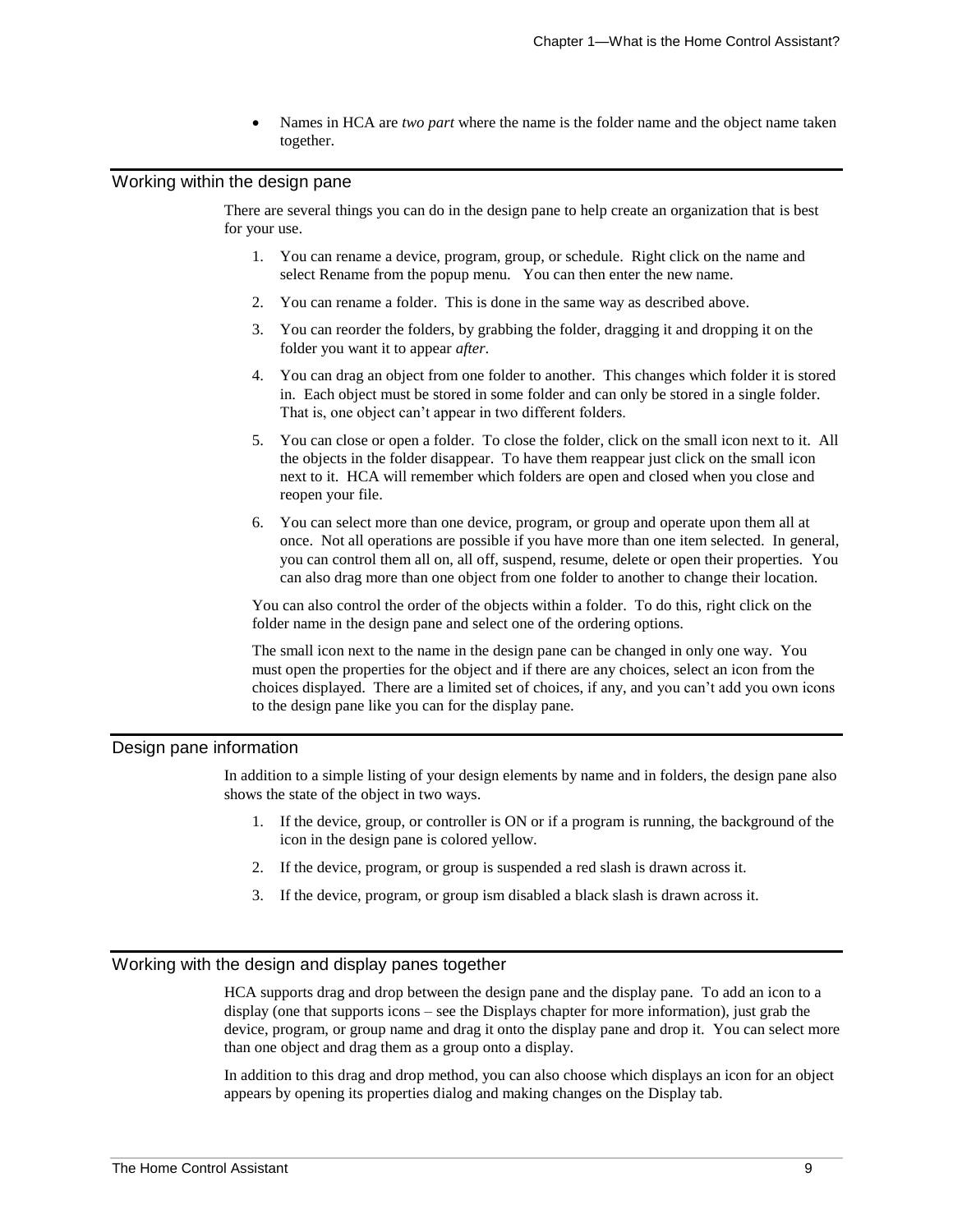## What doesn't appear in design pane

The main elements of your design - devices, programs, groups, schedules, and schedule entries are listed in the design pane.

Other elements of your design like the calendar, keypads, log filters to name just some are not listed in the design pane.

## **The conventions used in this guide**

| <b>Convention</b> | <b>Definition</b>                                                                                                                      |
|-------------------|----------------------------------------------------------------------------------------------------------------------------------------|
| <b>Arial font</b> | Text in this font indicates either entries that you type<br>into HCA, or responses or messages from the HCA<br>system for you to read. |
| <b>HCA</b>        | An abbreviation for the Home Control Assistant.                                                                                        |
| Hint              | A hint is a special trick, a neat way of doing<br>something, or a reminder of other HCA operations.                                    |
| web tip           | A web tip points you to the Home Control Assistant<br>web location for more information on a particular<br>subject.                    |

The following are the common protocols used in this Guide.

In this guide, we assume that you are familiar with the use of Windows, and the most common Windows conventions, such as click, drag and drop, double-click, right mouse click, use of the browse function, directories, and files. However, some of these common Windows conventions most often used in HCA are documented in the section following.

For instance, if a procedure says click, we mean to use the mouse button you most often use, generally the left. If you need to right-click an item, we'll specify that.

# **Procedures and operations common to HCA**

There are several common tasks that occur in multiple places in HCA, and that you may find yourself completing in different wizards, or for the various properties dialog boxes. Rather than repeating them or explaining them each time they are used, we have placed them here to be less repetitive.

#### **Selecting items for use in a particular area**

This may be used to place icons for a device, group, or program on a display, to place members in a group, and in several other wizards. Regardless of the specific wizard or dialog box, there will be two boxes, separated by two arrow buttons.

You click a listed item in the left box, and then click the right arrow  $\rightarrow$  pointing to the right box, and the item moves into that box. In some cases you can move one, some, or all of the items to the right column. If you find that you have mistakenly moved something to the right box, you can move it back. Select the item from the right box and click the left arrow  $\leftarrow$  to return it to the left column.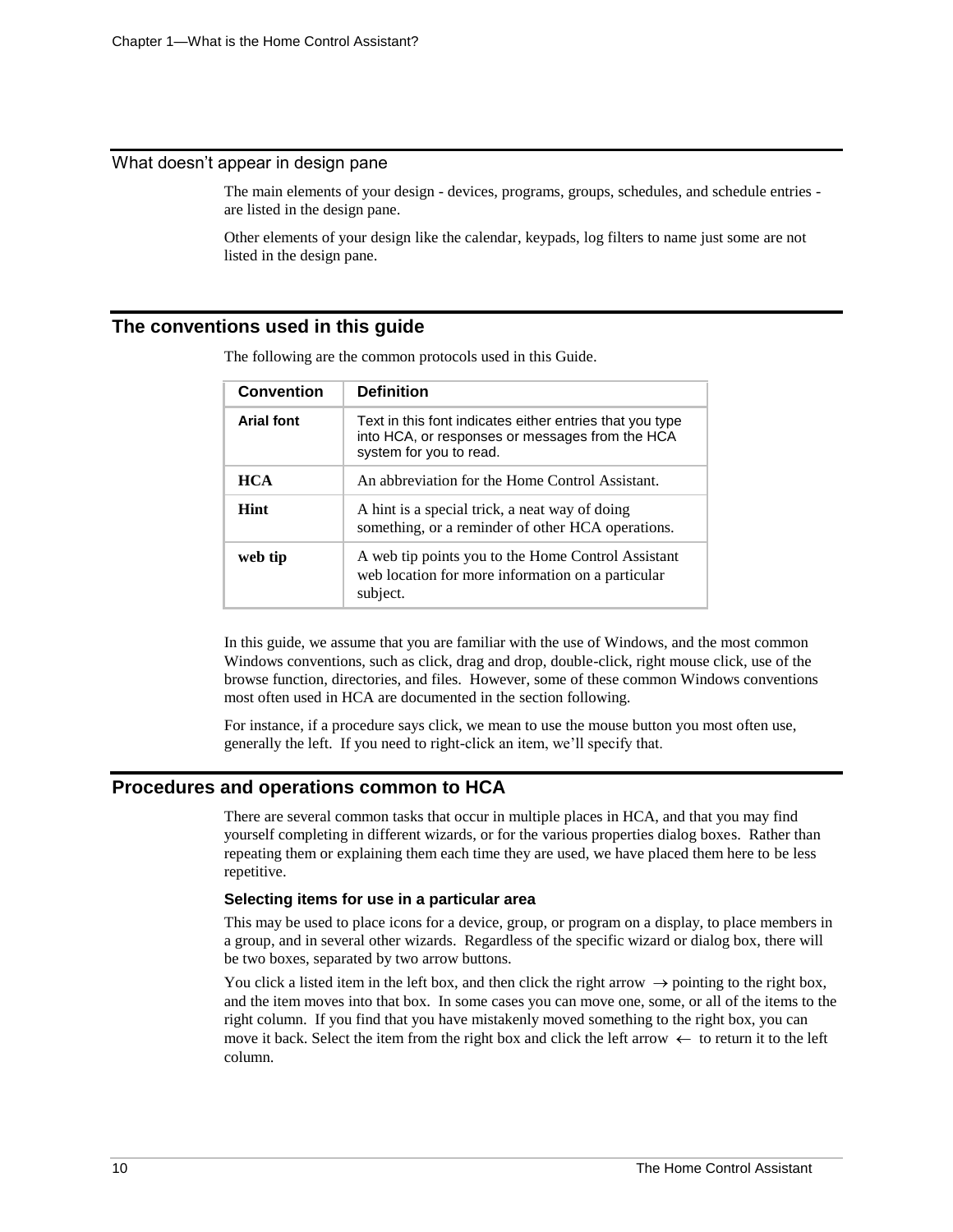### **Object names**

As described above, most HCA objects have names. You may use as many characters as you like to name your objects except for dash, left square bracket or right square bracket. There is no practical limit to the length of any name.

#### **Printing**

HCA provides printing support for details on several elements of your design, using a typical Windows format. You can select any of the four print commands available from the Application menu:

- Print—provides the typical Windows print dialog box, allowing you to determine your print range, number of copies, and so on.
- Pint Preview—shows you a reduced, full page layout of what you are printing.
- Page Setup—opens a dialog box where you can set the elements you want to print: home information, rooms, folders, displays, schedules, device address info, Insteon network description, protocol bridges, flags, and references.
- Print Setup—opens a dialog box where you can view and set the name and location of your printer, paper size and orientation.

The HCA printouts contain information about the elements in your design that you have selected using the Page Setup command. HCA formats and prints the information you chose in a vertical list, with headings for the different sections. The path for your design is included at the top of each page, along with the printout page number. Because the printouts can get long, you may want to specify only those elements that you are interested in seeing each time you print.

# **Common Windows procedures used in HCA**

There are also typical Windows procedures that are frequently referenced in HCA procedures. We have gathered a few of them here, for your reference in case you are not familiar with them.

#### **Right click for popup menu**

Most objects in HCA have properties attached to them. You can generally get to the properties for the object by using the mouse, and right clicking on the object. To do this:

- 1. Move the mouse pointer to or over the object in question.
- 2. Click the **right** mouse button. (Unless you're using a mouse device set up for a left-hander, in which case, you would click the left mouse button.) This is the button that you don't normally use.

A popup menu appears.

3. With the mouse, move the pointer down the popup menu until you get to the menu command you want, and click the **left** (normal) mouse button.

In the case of properties, the properties dialog box opens.

#### **Drag and place**

In HCA there are several things—icons on a display, entries on the visual scheduler—that you may want to move from one place to another. This is very easy to do with the typical Windows drag method.

#### **To drag an icon to another location:**

Move the mouse pointer to or over the object in question.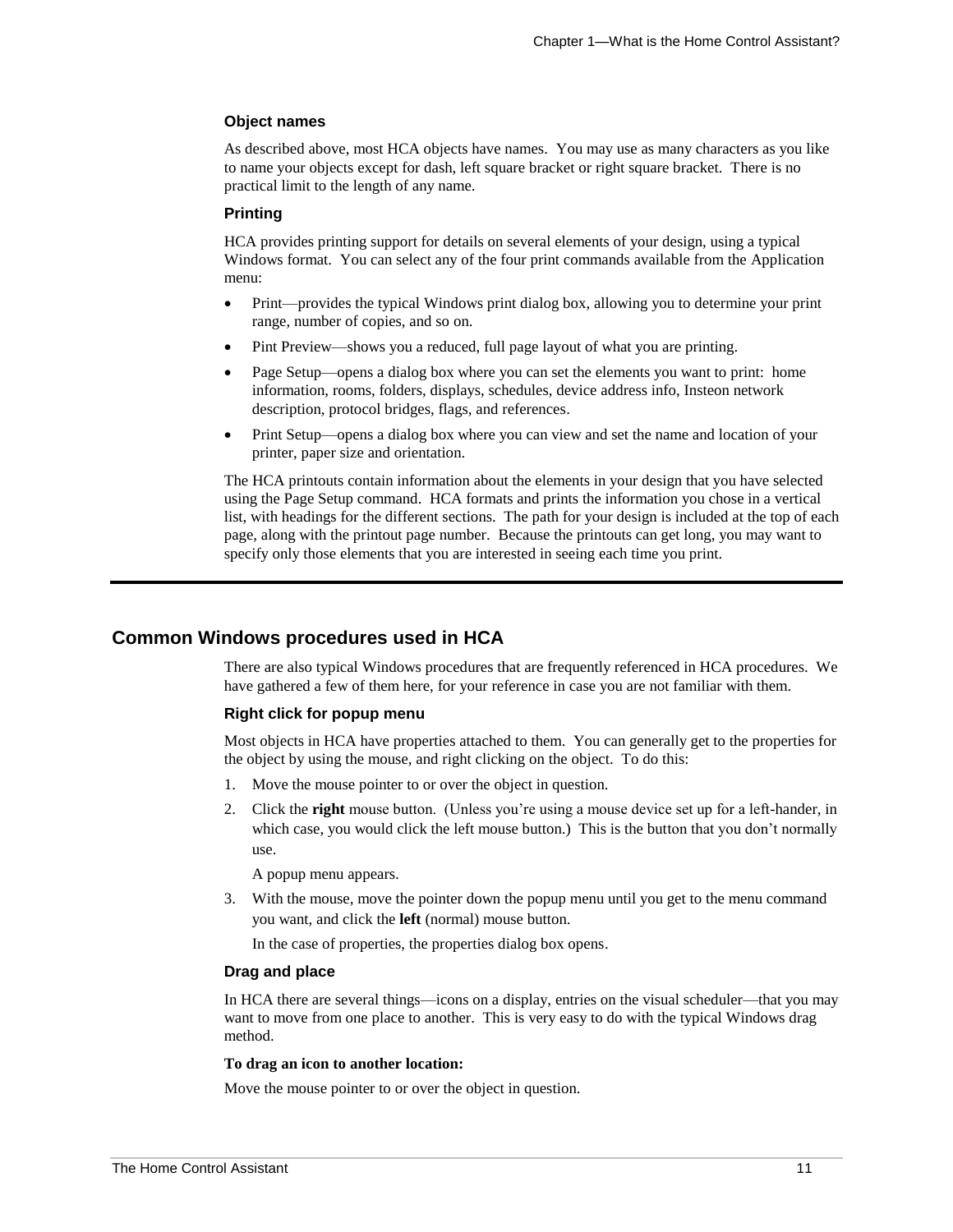- 1. Click the **left** mouse button. (Unless you're using a mouse device set up for a left-hander, in which case, you would click the right mouse button.) This is the button that you use most of the time.
- 2. While you continue to hold the mouse button down, move the mouse pointer to the new location for this object. You will see the object moving with your pointer.
- 3. When you reach the correct location, release the mouse button. The object "drops" into its new place.

## **Viewing the hierarchy of your design**

Several areas in HCA are organized in hierarchies like the design pane. These hierarchies use the Windows convention of small icons on the left margin to indicate the status of the hierarchy. On icon shows that the contents of the folder is hidden and another when it is seen.

This system is the same as used by the Windows File Explorer, so you probably already know how to work it.